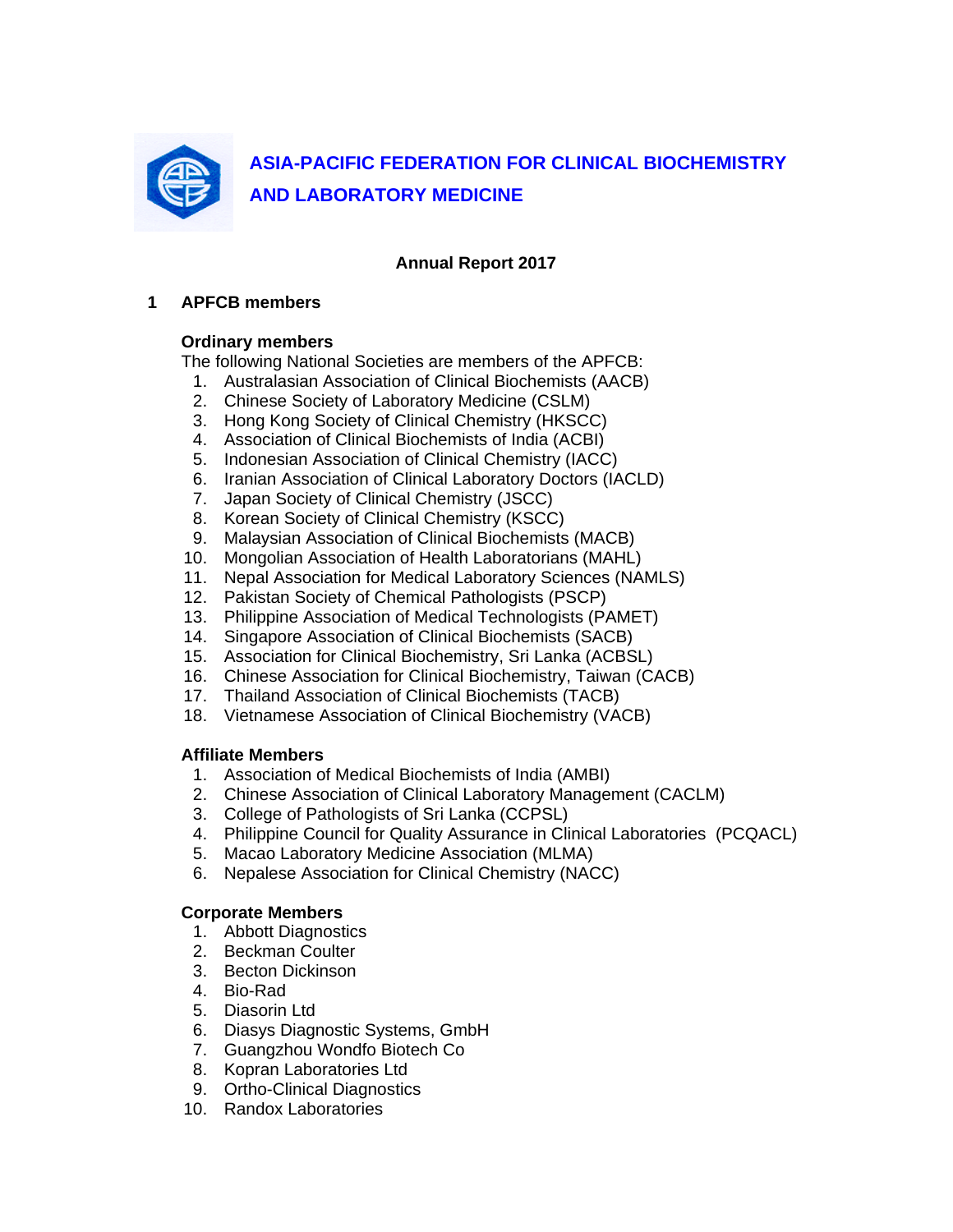- 11. Roche Diagnostics
- 12. Sekisui Chemical Co Ltd
- 13. Shenzen Mindray Bio-Medical Electronics Co Ltd
- 14. Siemens Healthineers
- 15. SNIBE (Shenzhen New Industries Biomedical Engineering Co Ltd)
- 16. Sukraa Software Solution Pvt Ltd
- 17. Sysmex
- 18. Technidata Medical Software

## **2 Office Bearers and Chairs of Standing Committees**



# **1) Executive Board**

President Sunil Sethi (Singapore)<br>
Immediate Past President Leslie Lai (Malaysia) Immediate Past President<br>Vice-President Secretary **Helen Martin (Australia)** 

Endang Hoyaranda (Indonesia) Treasurer Leila Florento (Philippines) Corporate Representative Alexander Wong (Siemens)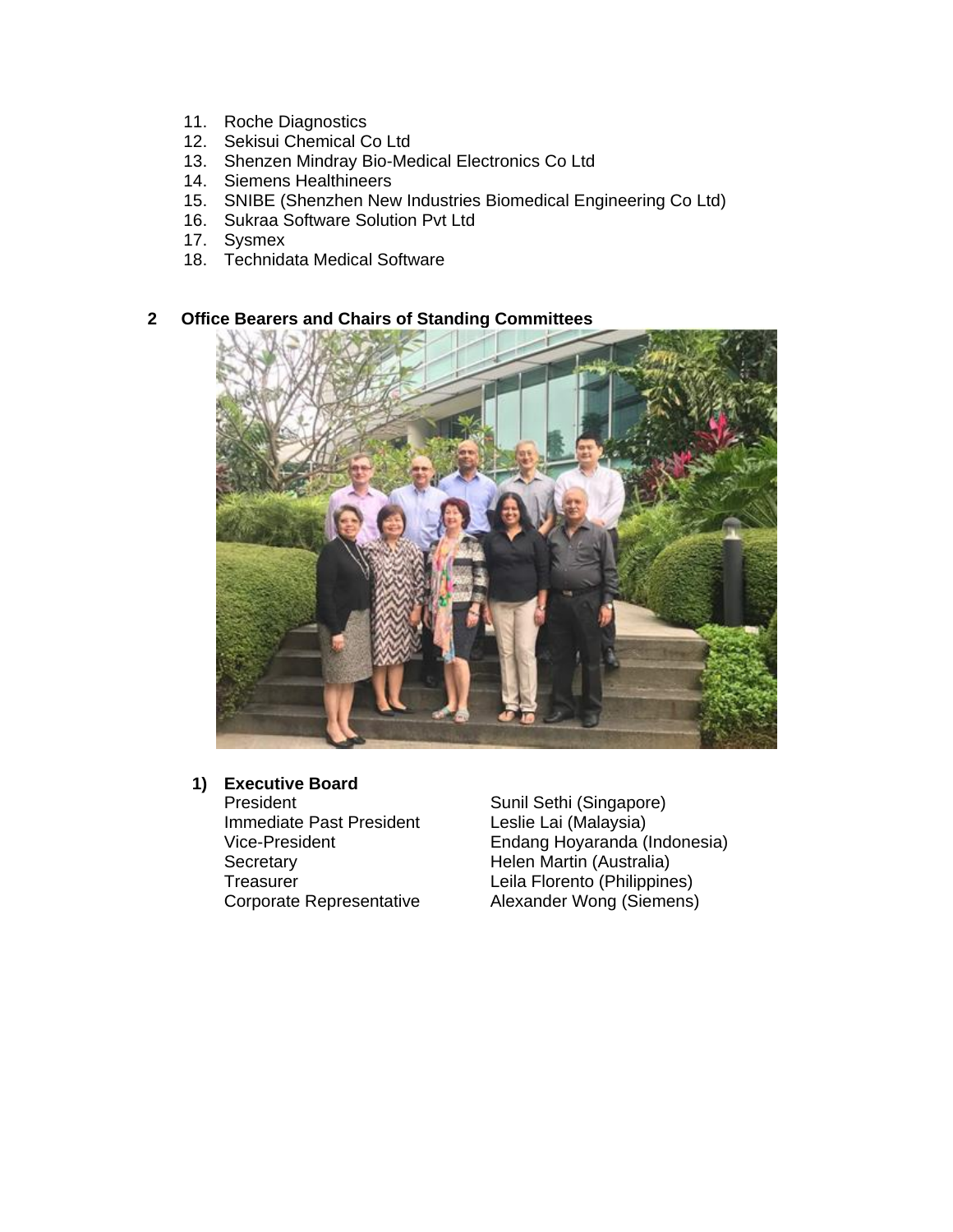# **2) Chairs of Standing Committees**  Communications (C-Comm) Praveen Sharma (India)

Congress and Conferences (C-CC) Elizabeth Frank (India) Education and Laboratory **Example 20** Tony Badrick (Australia) Management (C-ELM) Scientific (C-Sci) Scientific (C-Sci) Sam Vasikaran(Australia)

# **3 Memorandum of Understanding (MoU) between IFCC and APFCB**

A renewed MoU was signed in March 2017 between the Presidents and Secretaries of both organisations. A new clause in the MoU included the election of an APFCB official within the Executive Board of the IFCC. At the APFCB Council Meeting in Taipei, Taiwan in November 2016, it was resolved that the best suited person for this role was the elected APFCB President. The inaugural APFCB representative in the IFCC EB is Sunil Sethi and his term is for three years from Jan 2018- Dec 2020.

# **4 Annual IFCC grant**

The IFCC continued to support the APFCB with CHF 10,000 in 2017. Funds were disbursed into the APFCB Philanthropic Fund. These funds are used exclusively for support of travel awards for young scientists to attend conferences to present their research and for support of educational activity to the less developed countries within the APFCB.

## **5 WASPaLM-APFCB MoU**

A renewed MoU was signed in November 2017 between the Presidents of both organisations. The MoU sealed the close relationship between the organisations and underscored the importance of supporting each other during scientific and educational events. An APFCB scientific symposium entitled Informatics and Laboratory Results, was part of the WASPaLM programme and was conducted immediately after the MoU signing ceremony.

## **6 Education and Laboratory Management Committee (C-ELM) Chair: Dr Tony Badrick (Australia)**

## **Committee**

The Committee has been restructured in 2017/18 with each member given a responsibility for a component of the broad range of activities undertaken by the C-ELM. The Committee comprises the following: Environmental – Lia Gardenia Partakusuma (Indonesia); Website development/Interpretative Comments – Tze Ping Loh (Singapore); Vietnam Course – Ronda Greaves (Australia); MACB Course – Elina Raja (Malaysia); Needs Survey of members – July Kumalawati (Indonesia); Phlebotomy audit – Endang Hoyaranda (Indonesia); Lean Vietnam – Jozi Habijanic (Roche Corporate); Quality Control/Sigma training - Amit Manjure (Siemens Corporate)

# **A. APFCB Travelling Lecturer for 2017 and 2018**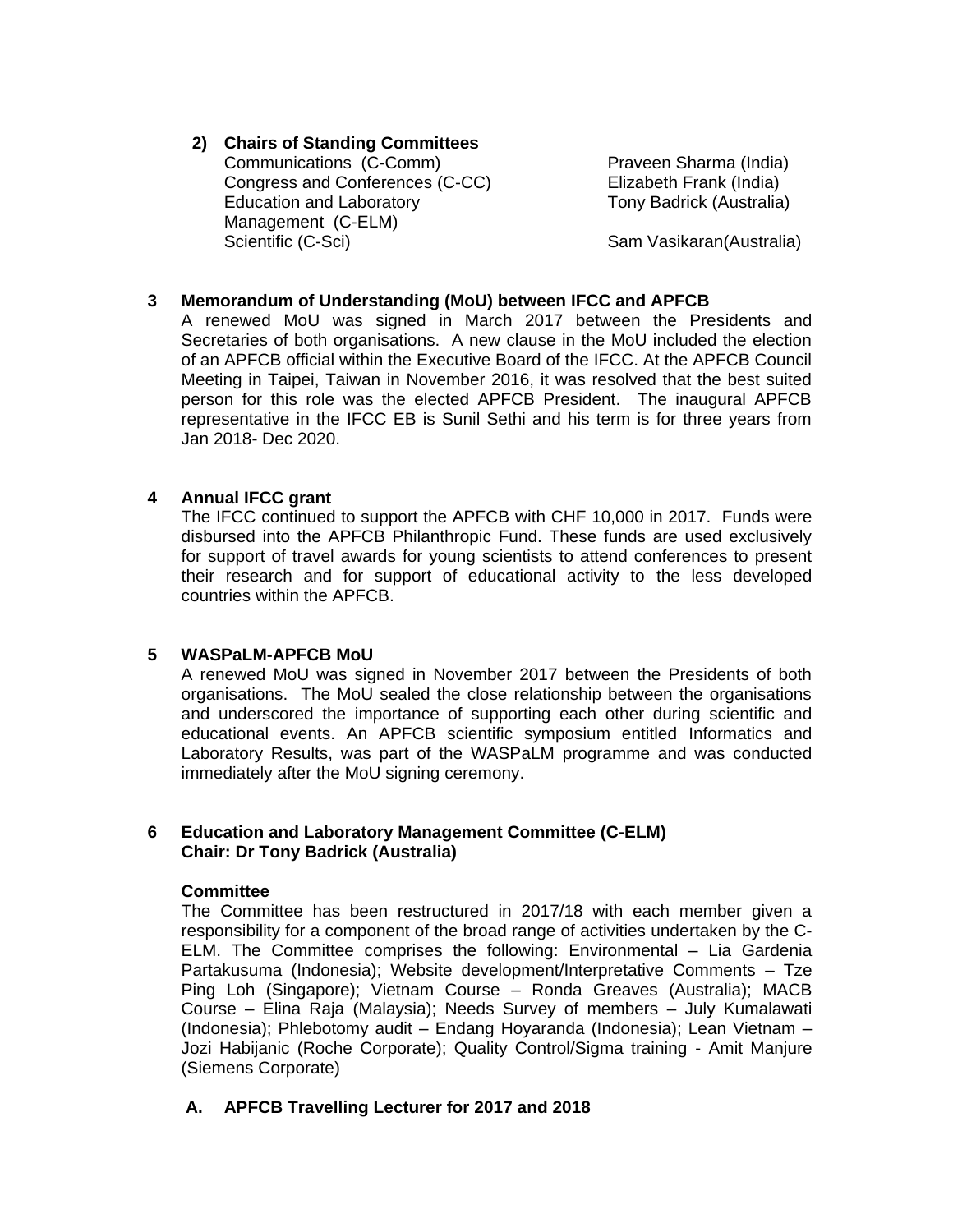Dr Elina Raja, President of the Malaysian Association of Clinical Biochemists (MACB) was appointed APFCB TL for 2017. Her first engagement will be at the 3rd Annual Scientific Conference in Colombo, Sri Lanka on 15-17 March 2018. The title of her presentation is Drugs of Abuse Testing – Past, Present and Future.

### **B. MACB-APFCB Chemical Pathology Course, Kuala Lumpur, Malaysia 7-8 September 2017**

This was the second in the series of the Malaysian Association of Clinical Biochemists (MACB) – APFCB course. There were about 90 participants at the APFCB-MACB Chemical Pathology Course held in KL over two days in September. There were more people who wished to attend but were unable to be accommodated in the allocated room. There were approximately 60 attendees at the inaugural course. The program follows a curriculum based on the AACB- MAACB qualification and aims to cover all the material over three years. The course is aimed at a section head in a major teaching hospital in terms of content and covers both clinical and technical aspects of clinical chemistry. The program consists of a series of lectures and case studies with significant notes given to the attendees.

There were 2 external speakers but the majority of the presenters were local pathologists and scientists which is in keeping with the aim of making this an MACB activity eventually. The course is linked to a Malaysian government Scientist career pathway and certification project and will be the basis of a postgraduate course which will run next year.

| <b>Time</b>                                     | <b>Session - Thursday</b><br>7/09/2017                                             | <b>Speaker</b>                                                             |
|-------------------------------------------------|------------------------------------------------------------------------------------|----------------------------------------------------------------------------|
| $08.45 - 09.00$<br>$09.00 - 09.30$              | Welcome and overview<br>Statistics (method evaluation,<br>reference intervals, MU) | <b>MACB President</b><br>Dr. Tony Badrick                                  |
| $09.30 - 10.00$                                 | Sodium and water                                                                   | Dr. Tze Ping Loh                                                           |
| $10.00 - 10.15$                                 | <b>Tea Break</b>                                                                   |                                                                            |
| 10.15 - 11.00<br>11.00 - 11.45                  | Calcium, Magnesium<br>Potassium and acid base                                      | Prof. Pavai Sthaneswar<br>Dr. Tze Ping Loh                                 |
| 11.45 - 12.30                                   | <b>Investigation of Adrenal</b><br>disease                                         | Prof. Pavai Sthaneswar                                                     |
| 12.30 - 13.00                                   | <b>Tumour markers</b>                                                              | Dr. Tengku Norita T. Yazid                                                 |
| $13.00 - 14.00$                                 | Lunch                                                                              |                                                                            |
| 14.00 - 14.30<br>14.30 - 15.00<br>15.00 - 16.00 | Automation<br>Lipids and CVD risk<br>Case studies: Cases 1, 2, 3                   | Dr. Tony Badrick<br>Dr. Tze Ping Loh<br>Dr. Tony Badrick /<br>Dr. Tze Ping |
| $16.00 - 16.15$                                 | <b>Tea Break</b>                                                                   |                                                                            |
| 16.15 - 17.00                                   | Management of PoCT                                                                 | Chris Lam                                                                  |
| <b>Time</b>                                     | Session - Friday 8/09/17                                                           | <b>Speaker</b>                                                             |
| $09.00 - 09.45$                                 | Haemoglobin, Iron and                                                              | Dr. Tony Badrick                                                           |

#### **MACB-APFCB Chemical Pathology Course Program 2017**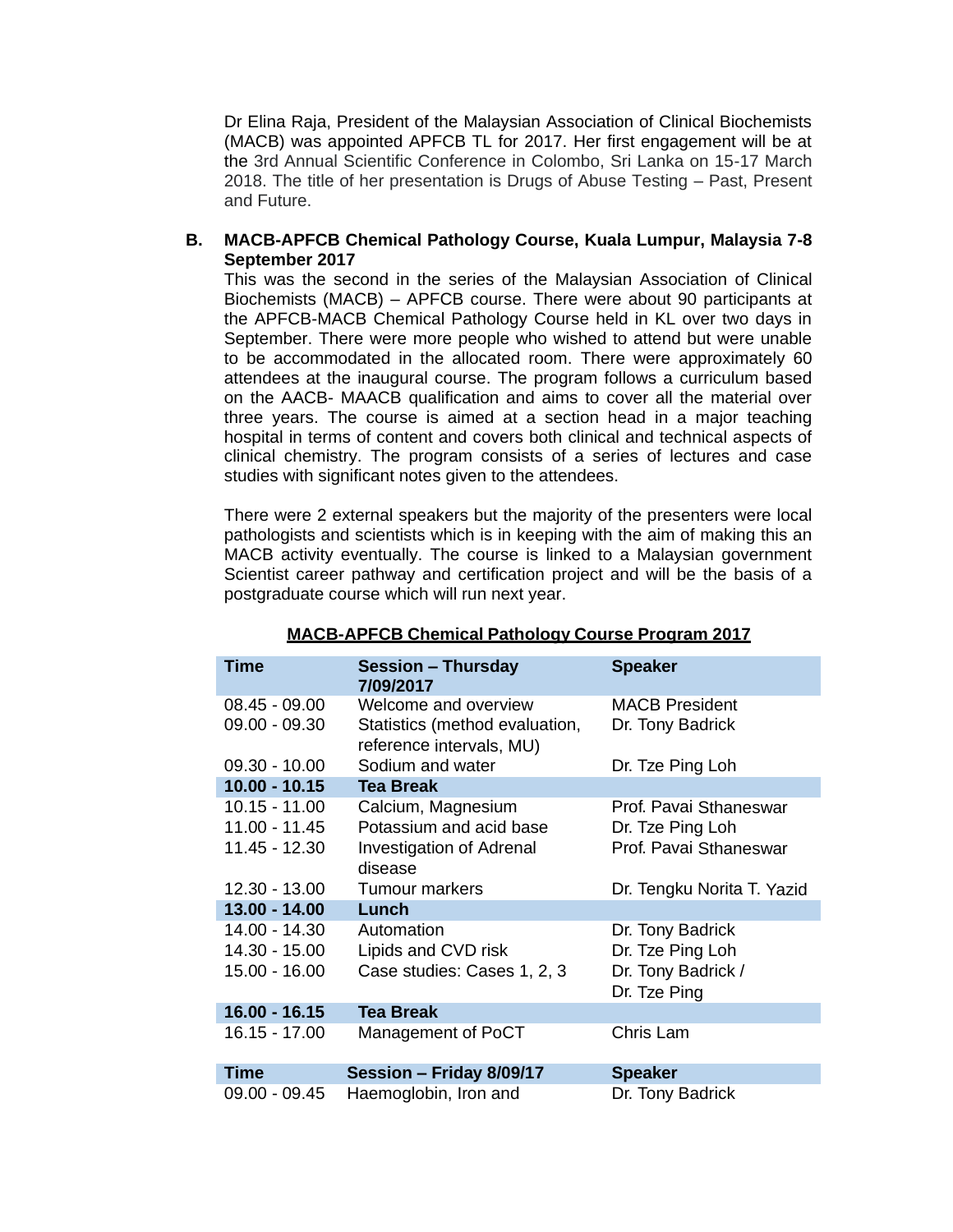| $09.45 - 10.30$ | Porphyrins (TB)<br>Hematopoietic malignancies and Dr. Mimi Azura<br>case discussion |                        |
|-----------------|-------------------------------------------------------------------------------------|------------------------|
| 10.30 - 11.00   | <b>Tea Break</b>                                                                    |                        |
| 11.00 - 11.45   | <b>Newborn Screening</b>                                                            | Chen Bee Chin          |
| 11.45 - 12.30   | Molecular methods in diagnosis<br>and monitoring                                    | Yusnita Yakob          |
| $12.30 - 14.30$ | Lunch                                                                               |                        |
| 14.30 - 15.15   | <b>Biochemical Alteration in</b><br>Diabetic Ketoacidosis                           | Dr. Siti Balkhis Budin |
| $15.15 - 16.15$ | Case studies: Cases 4, 5, 6                                                         | Dr. Tony Badrick       |
| $16.15 - 16.45$ | <b>Discussion</b>                                                                   |                        |
| 16.45 - 17.00   | Tea Break and End of course                                                         |                        |

## **C. Pre-Analytical Working subgroup to develop a phlebotomy process Auditor training program**

The BD phlebotomy audit program has been successful at reducing preanalytical error in a number of APAC countries. The aim of this project is to produce an APFCB training course for phlebotomy auditors that could be used throughout the Region, develop a guideline for pre-analytical processes, and organise speciality meetings. An MoU with BD who will assist in the development and delivery of this program was signed in Singapore in late January 2018.

#### **D. Interpretative comments programme**

The purpose of these cases and suggested responses is to provide some clinical cases for continuing education. There was wide range of responses with between 15 and 45 participants. The Interpretative Comments program will continue in 2018. Dr Loh Tze Ping, Singapore, will take over the management of this program with an emphasis on basic result interpretation.

#### **E. Development of Material for self-directed learning for QA/QC**

The C-ELM will continue to populate the website with suitable material for laboratory staff to learn basic aspects of QA and QC.

#### **F. Roche pre-analytical workshops**

The Roche Lean training program will continue for year 2 in Vietnam. There have been 3 courses with over 40 local staff trained. The expectation is that there will be further courses this year. The role of the APFCB is to monitor progress and ensure that projects continue to be completed.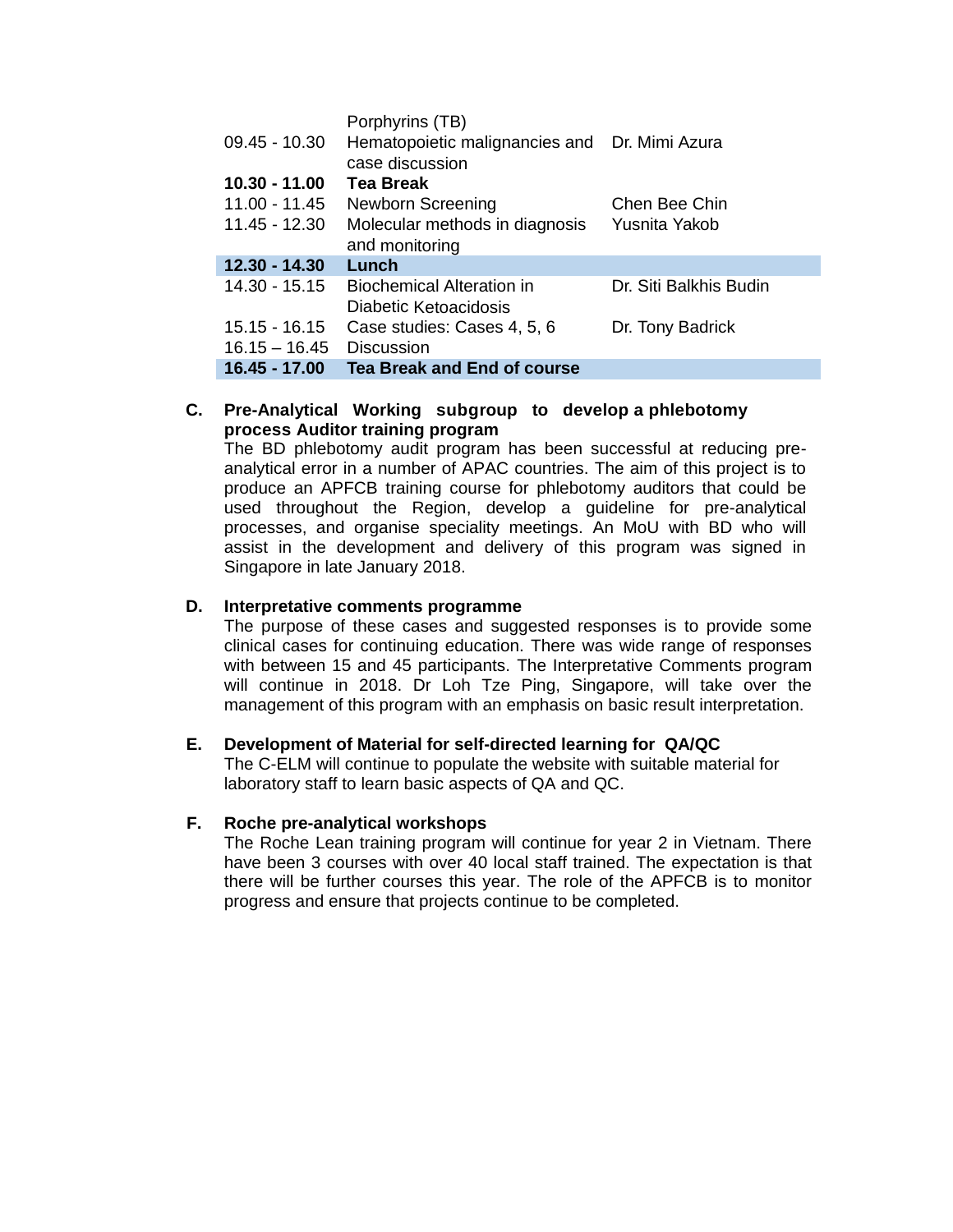#### **G. Green Practices Survey**

To continue to promote green laboratories, a survey of suppliers will be undertaken to gauge green policies with production, distribution and use of environmentally friendly material.

#### **H. Vietnam PoCT and Clinical Biochemistry Courses**

The work of Ronda Greaves in Vietnam will continue with further workshops in Hanoi and HCMC.

### **I. APFCB Workshop held at the IFCC WorldLab Congress, Durban, South Africa**

The APFCB was invited in 2016 to conduct a symposium/workshop at the IFCC WorldLab in Durban, 22-25th October 2017.

The APFCB workshop, entitled Clinical Endocrinology, was held on 23rd October 2017 from 1630 till 1730 h. It covered aspects of clinical endocrinology, including vitamin D and osteoporosis, parathyroid disorders and their investigation, and clinical cases on thyroid and adrenal disorders.

Scientific Programme: Chair: Leslie Lai

Laboratory investigation in the diagnosis and management of parathyroid disorders

Samuel Vasikaran (Australia)

Endocrine cases and data interpretation Leslie Lai (Malaysia)

Vitamin D to prevent osteoporosis: Critical Levels and mechanisms of action Howard Morris (Australia)

Although the workshop was the last session of the day and there were four parallel sessions, with 700 registered participants at the congress, the APFCB workshop attracted around 100 participants.

The feedback received from participants was that the APFCB workshop was useful and interesting. The clinical cases were interactive and engaged the participation of the audience. To quote two participants who attended the workshop, the session was a "great event".

The APFCB is honoured to have participated in the 23rd IFCC WorldLab Congress in Durban, South Africa.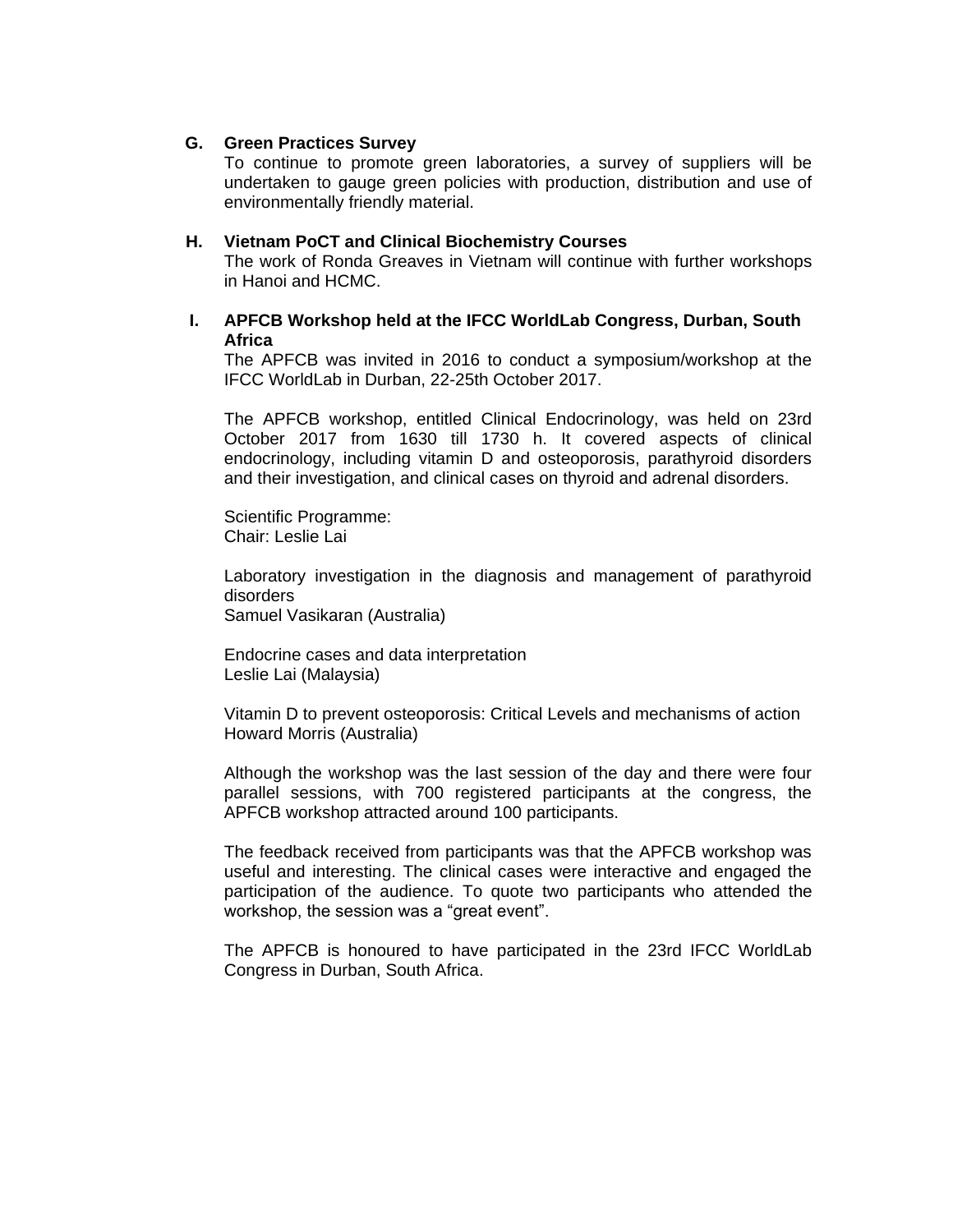**J. APFCB Symposium at WASPaLM, Kyoto, Japan, 20th October 2017** The APFCB conducted an invited Symposium entitled Informatics and Laboratory Results at the WASPaLM Kyoto meeting. There were three speakers:

Sunil Sethi who spoke on Laboratory middleware, process control and result auto-verification;

Tony Badrick (co-chair) with the topic Using External Quality Assurance Information and Communications Technology to drive improved Reporting; and,

Helen Martin who addressed Critical Risk Result Reporting.

The audience was small but this was true for many of the symposia during the meeting. The audience were enthusiastic. The material presented linked together well and was pertinent and informative. The speakers gave good presentations and the session flowed well and was on time. The venue was very good though some distance from Kyoto where the hotel was located. The activity underscored the importance of the APFCB-WASPaLM relationship.

#### **K. APFCB-AACC Quality Workshops**

There is a new collaborative project between APFCB and the AACC. Planning has begun for the Global Laboratory Quality Workshop series, "Adding Value to Patient Care Using Quality Control" in the Asia-Pacific region from August 2018. Workshops in Nepal, Sri Lanka and Philippines are being planned, with a similar pre-congress workshop at APFCB Congress in Jaipur in November 2019.

### **7 Scientific Committee (C-Sc) Chair: Sam Vasikaran (Australia) Committee:**

Kiyoshi Ichihara, Chair of Reference Intervals WG, Graham Jones, Chair of APFCB / WASPaLM Task Force on CKD, Leslie Lai, Vice Chair and WASPaLM Rep-APFCB / WASPaLM TF CKD, Ronda Greaves, Chair of Mass Spectrometry Harmonisation WG Tester Ashavaid (TD) Chair of Pharmacogenetics WG

**A.** Kiyoshi Ichihara has analysed reference interval data from participating countries in the APFCB region (India, Nepal, Bangladesh, Pakistan, Malaysia etc.). Measurements were harmonised by the distribution of a panel of sera. The IFCC Committee on Reference Intervals and Decision Limits (C-RIDL) will publish a guidance document for the direct and indirect methods for deriving reference intervals. Clinical decision limits will also be addressed. Available tools: tools: DGKL-Germany [http://www.dgkl.de/PA106975\_EN\_VAR100?sid=u425284C4Io121].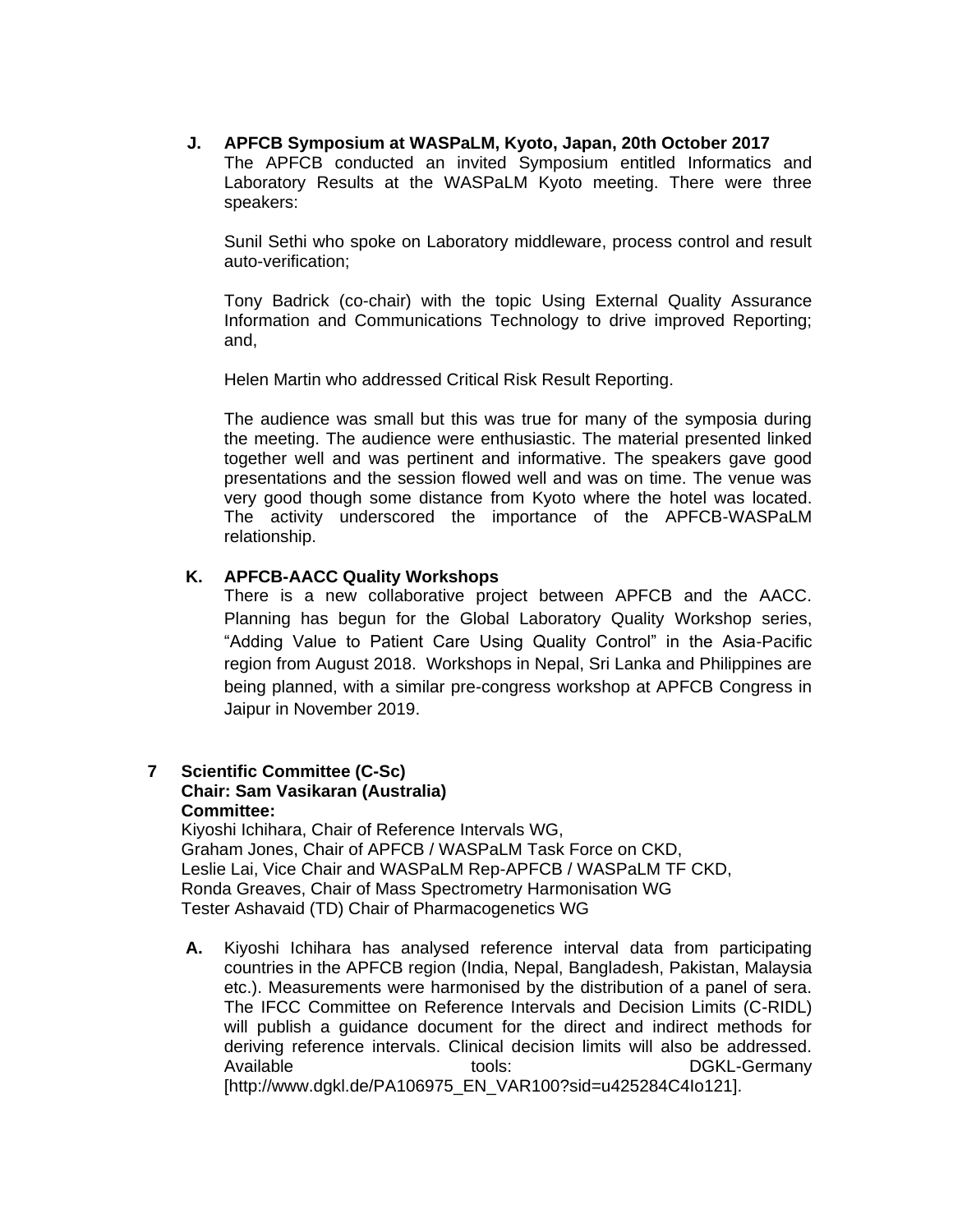**B.** APFCB-WASPaLM TF-CKD. A meeting of the IFCC-WASPaLM Task Force on CKD was held in Athens during EuroMedLab. Several national representatives from the AP region attended. The National Societies are encouraged to liaise with the local clinical Nephrology professional societies. K-DIGO 2013 blueprint should be used for implementation of action plans. [http://kdigo.org/wp-content/uploads/2017/02/KDIGO\\_2012\\_CKD\\_GL.pdf](http://kdigo.org/wp-content/uploads/2017/02/KDIGO_2012_CKD_GL.pdf)

National representation encouraged on both the APFCB-WASPaLM TF-CKD and the IFCC-WASPaLM TF-CKD by applying for corresponding membership.

APFCB will support regional countries which can apply to the IFCC VLP program to invite GJ to visit and speak at local forums/workshops.

There is currently an epidemic of CKD in Sri Lanka. GJ has been invited by the College of Chemical Pathologists of Sri Lanka to speak, hold workshops and meet with nephrologists, at their annual meeting in March 2018.

#### **C. Mass Spectrometry Harmonization Working Group**

A survey for 17OHP for serum and plasma was carried out via several national, regional societies/ bodies. Next steps include – technical survey/ recommendations – on minimum volumes, dynamic range of assays, consideration of QC levels, internal standards, EQA and accreditation. Work is in conjunction with the IFCC and AACB**.** Two abstracts presented (one at ESPE, one at ICPLM 2017).

Publication: Greaves RF, Ho CS, Loh TP, Chai JH, Jolly L, Graham P, Hartmann MF, de Rijke YB, Wudy SA; Working Group 3 "Harmonisation of Laboratory Assessment" European Cooperation in Science and Technology (COST) Action BM1303 "DSDnet" . Current state and recommendations for harmonization of serum/plasma 17-hydroxyprogesterone mass spectrometry methods. Clin Chem Lab Med 1998 Feb 3. Epub ahead of print

Plans are afoot for initiating and international external quality assessment program for LC-MSMS based analysis of steroid panels starting with 17-OHP, to be done in collaboration with European and Australian external QA programs.

Ronda Greaves is a member of the new IFCC-ETD and may be an avenue for collaboration with wider laboratory medicine community.

#### **D. Focus on Diabetes Mellitus**

Decision made at the APFCB EB meeting in January 2018 to focus the efforts of C-Sc improving the quality of laboratory services in the region for the tests related to diabetes mellitus in order to improve diagnosis, monitoring and management of the disease – with activities involving a survey on HbA1C diagnostic cut offs, PoC versus mainframe testing, and possible APFCB region-wide accuracy-based A1C PT programme.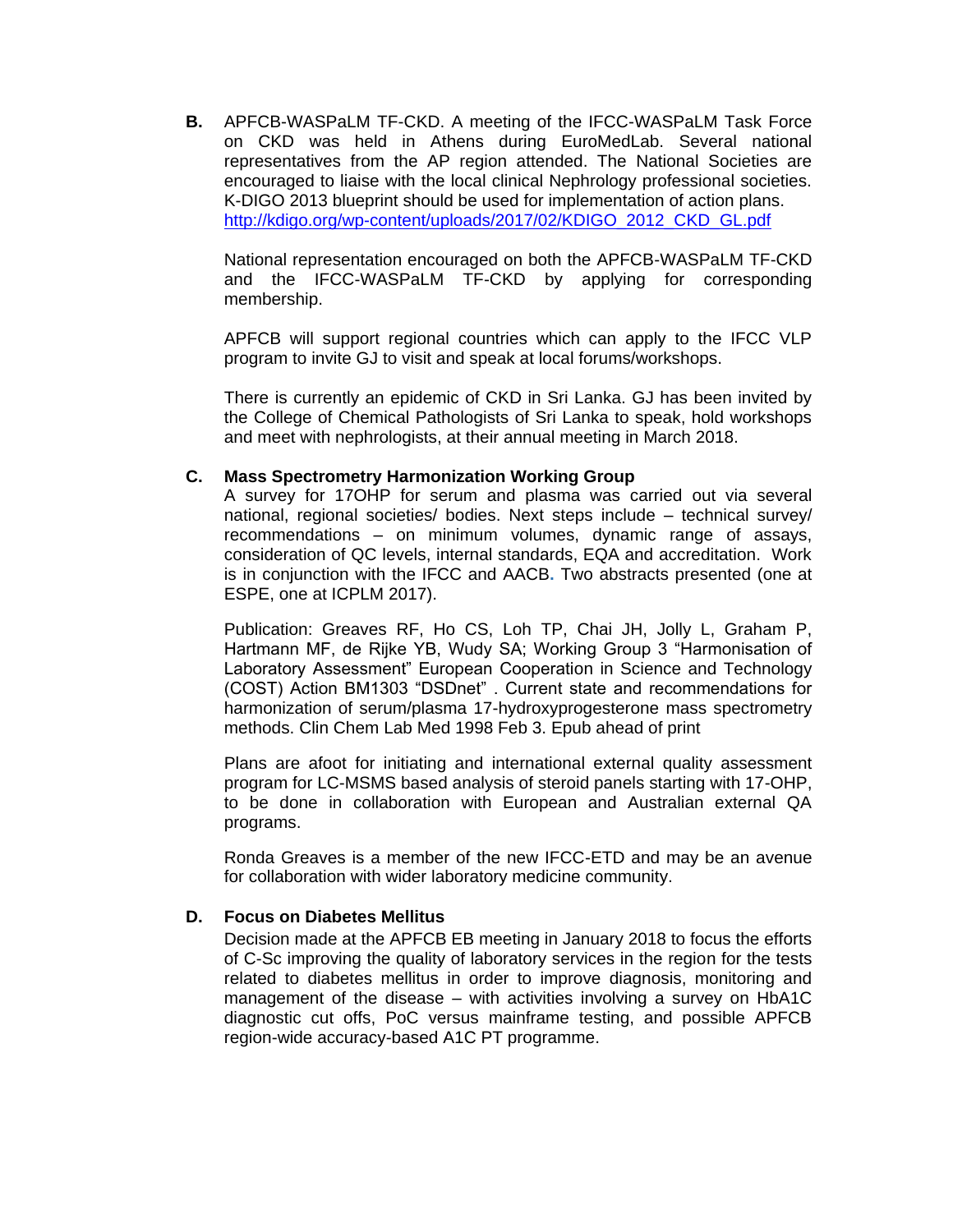# **8 Communications Committee (C-Comm) Chair: Praveen Sharma (India)**

The Chair of the Communications Committee is also the Chief Editor of the APFCB e-News. The official communication newsletter for APFCB, APFCB e-news is being published online since 2010. The publication team includes:

| Leslie Lai       | <b>General and Case Studies Editor</b> |
|------------------|----------------------------------------|
| Tester Ashavaid  | <b>General and Case Studies Editor</b> |
| Aysha Habib      | General and Case Studies Editor        |
| Dr Purvi Purohit | Web Editor                             |
| Dr Purvi Purohit | <b>Assistant Editor</b>                |

## **A. APFCB e-News**

The APFCB e-news is available free online for all and this has ensured wide reach of the APFCB e-News to all members at no additional cost. It covers: APFCB activities

Activities of member societies

Features (including special mention of any outstanding work)

Scientific articles by members

Scientific articles by corporate members

The APFCB e-News was published annually from 2013 to 2015. In 2015 it was decided that the APFCB e-News shall be published twice a year as Issue -1 and 2 in an effort to cover more regional activities. Since 2016 there is regular publication of the 2 issues of APFCB News. For the current year APFCB News 2017 (Issue-1) is already online covering the activities of member societies in the first half of this year. The second issue is under preparation and covers major activities of the member societies of the second half of the year 2017.

# **B. APFCB Website**

The Chair of the Communications Committee was charged with the responsibility of launching the APFCB website and its coordination, maintenance and improvement (www.apfcb.org). The site was successfully launched on 1 Nov 2011. Dr MVR Reddy (India) had been assigned the responsibility of being the web editor. In the year 2016 Dr Purvi Purohit succeeded Dr MVR Reddy as the web editor.

The website is regularly updated with comprehensive information on the organisation and activities of APFCB and its member societies and latest announcements of conferences and workshops of member societies. Access is made available through the website to the ongoing Scientific, Education and Laboratory Management Committee programs of APFCB as well as the activities of the Communications and Congress Committee.

With the renewal of the website maintenance contract, there have been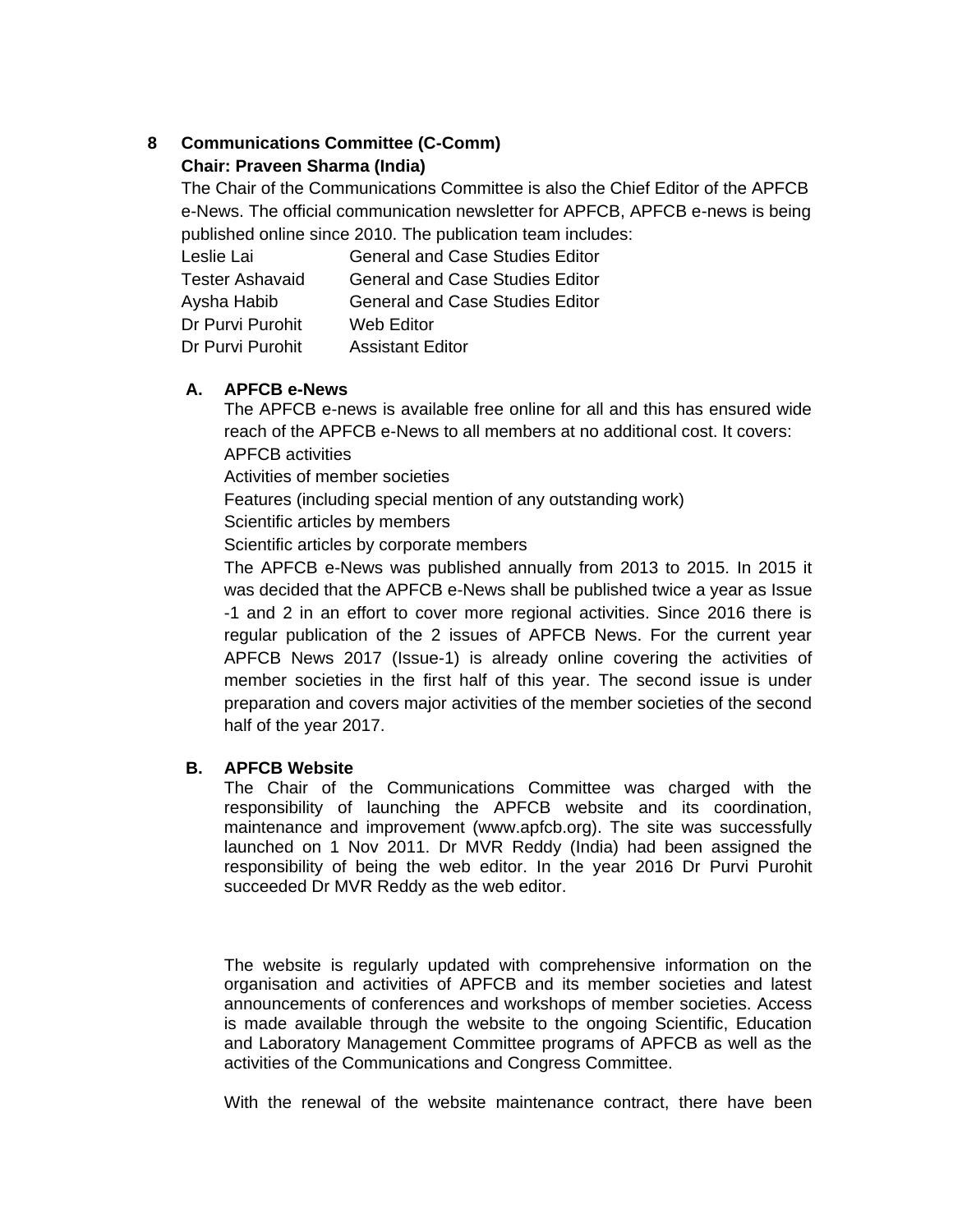progressive updates in the website. There is automatic data archival of all the website pages. Further, all the issues of the APFCB News are now available in two formats, PDF and E book format.

APFCB also has a YouTube channel with informative videos available. This was made in collaboration with Roche and is now successfully launched in December 2017. The channel can be searched on YouTube Asia-Pacific Federation for Clinical Biochemistry and Laboratory Medicine.

There is also a photo gallery of relevant events. The website is also a source of information on the APFCB Congress and regional meetings as well as the APFCB Travelling Lecturer program as well as future events. The APFCB e-News and annual reports are conveniently published online on this platform, making them readily available to all members. It also gives access to the APFCB webinars.

### **C. Public Relations**

A power point presentation on the APFCB, its members and its activities is updated regularly by the corporate representative at the Executive Board, Dr Alexander Wong, from Siemens. This PowerPoint presentation is ready for use at member society conferences and at regional and international meetings to promote the APFCB.

## **9 Congress and Conferences Committee (C-CC) Chair: Elizabeth Frank (India)**

#### **A. Auspices**

One of the functions of the APFCB C-CC is the award of auspices of the APFCB for scientific meetings. The provision of auspices is mutually beneficial: the APFCB lends its prestige to a meeting which should help it attract greater participation and in return the APFCB benefits from greater name recognition among the participating laboratory scientists.

In 2017, APFCB auspices was provided for the following meetings:

- 1) College of Chemical Pathologists, Sri Lanka, Annual Academic Session, 24-25 February 2017.
- 2) The Iranian Association of Clinical Laboratory Doctors (IACLD), 1Oth International & 15th National Congress on Quality Improvement in Clinical Laboratories, 20-23 April 2017, Tehran, Iran.
- 3) The 9th Scientific meeting and Chemical Pathology Course, July 2017, Vietnam.
- 4) 2nd APFCB-SACB-Siemens Specialty Meeting on Laboratory Excellence, 29 September 2017, Singapore
- 5) Korean Society of Laboratory Medicine, 58<sup>TH</sup> Annual Meeting, LMCE 2017, 18-20 October, Seoul, South Korea
- 6) Association of Medical Biochemists of India,  $25<sup>TH</sup>$  Anniversary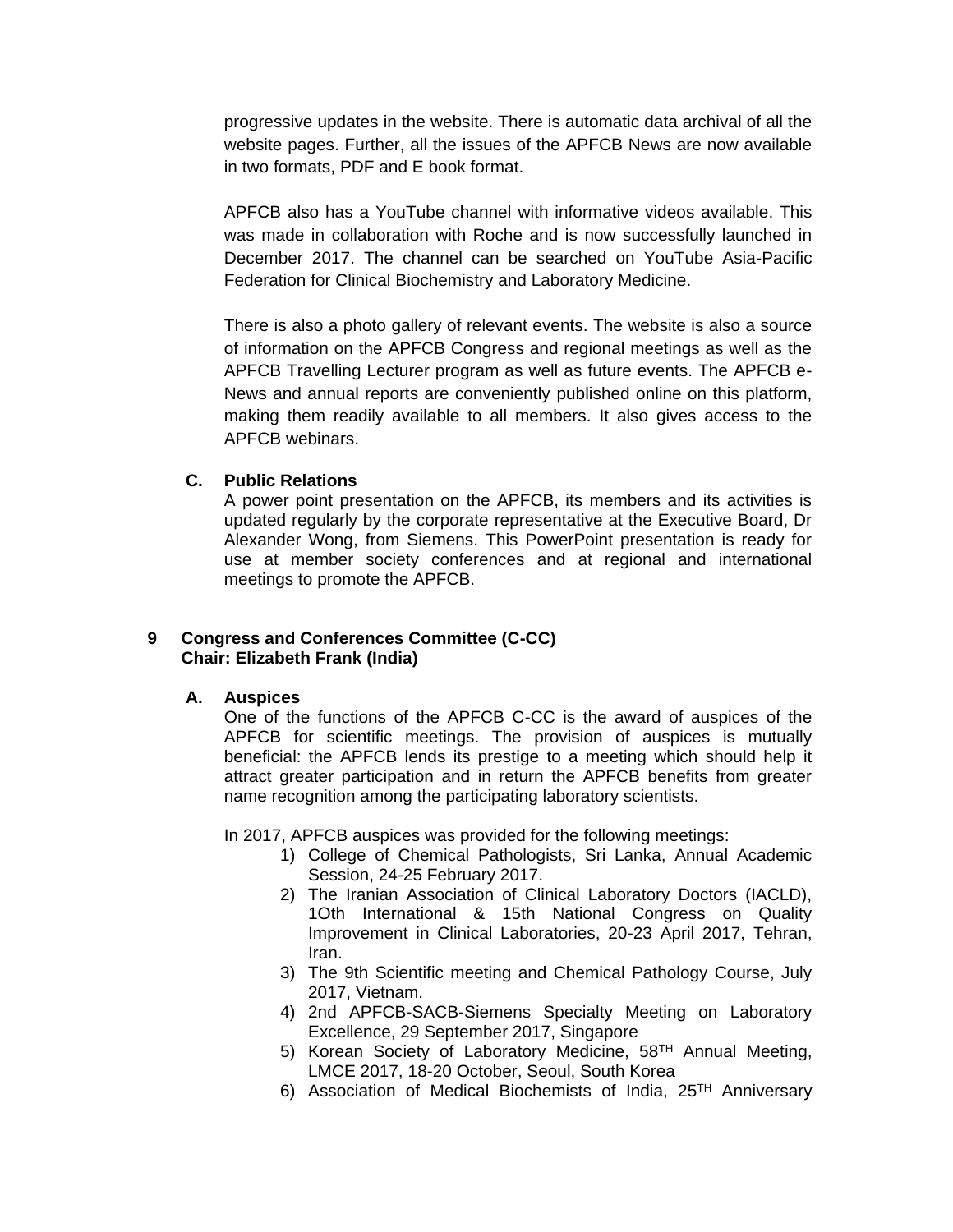Silver Jubilee AMBICON, 15-19 November, Mysuru, India

- 7) 44th National Conference of Association of Clinical Biochemists of
- India (ACBICON 2017), 3-6 December 2017, Lucknow, India
- 8) Roche Efficiency Days (RED), 30 Nov-1 Dec, Taipei, Taiwan

### **10 Corporate Member's Report by Dr Alexander Wong (Siemens Healthineers)**

#### **A. Corporate Membership Update**

| Year | New Corporate Members      | <b>Corporate Members Rescinded</b> |
|------|----------------------------|------------------------------------|
|      | Added                      |                                    |
| 2014 | Nil                        | Nil                                |
| 2015 | Wondfo Biotech SNIBE   Nil |                                    |
|      | <b>Diagnostics</b>         |                                    |
| 2016 | Nil                        | <b>PM Separations</b>              |
| 2017 | Nil                        | Nil                                |

#### **B. Promoting APFCB Membership**

Corporate Representative will continue to promote the benefits of APFCB Corporate Membership to other companies.

### **C. Receivables Reconciliation from Corporate Members**

Efforts have been made to reduce the amount receivables from Corporate Members. Corporate members such as BD, Bio-Rad have paid their overdues, and Randox has recently responded favourably to settle their outstanding payments. Corporate Representative to follow-up with treasurer on the amounts receivables overdue that is payable to APFCB.

#### **D. Corporate Member Activities**

Appointment of Corporate Representatives to APFCB Committees The following Corporate Representatives have been nominated to the respective Committees – C-ELM – Ms Jozica Habijanic (Roche) C-ELM – Mr Amit Manjure (Siemens)

C-SC – Mr Tan Swee Jin (Sysmex)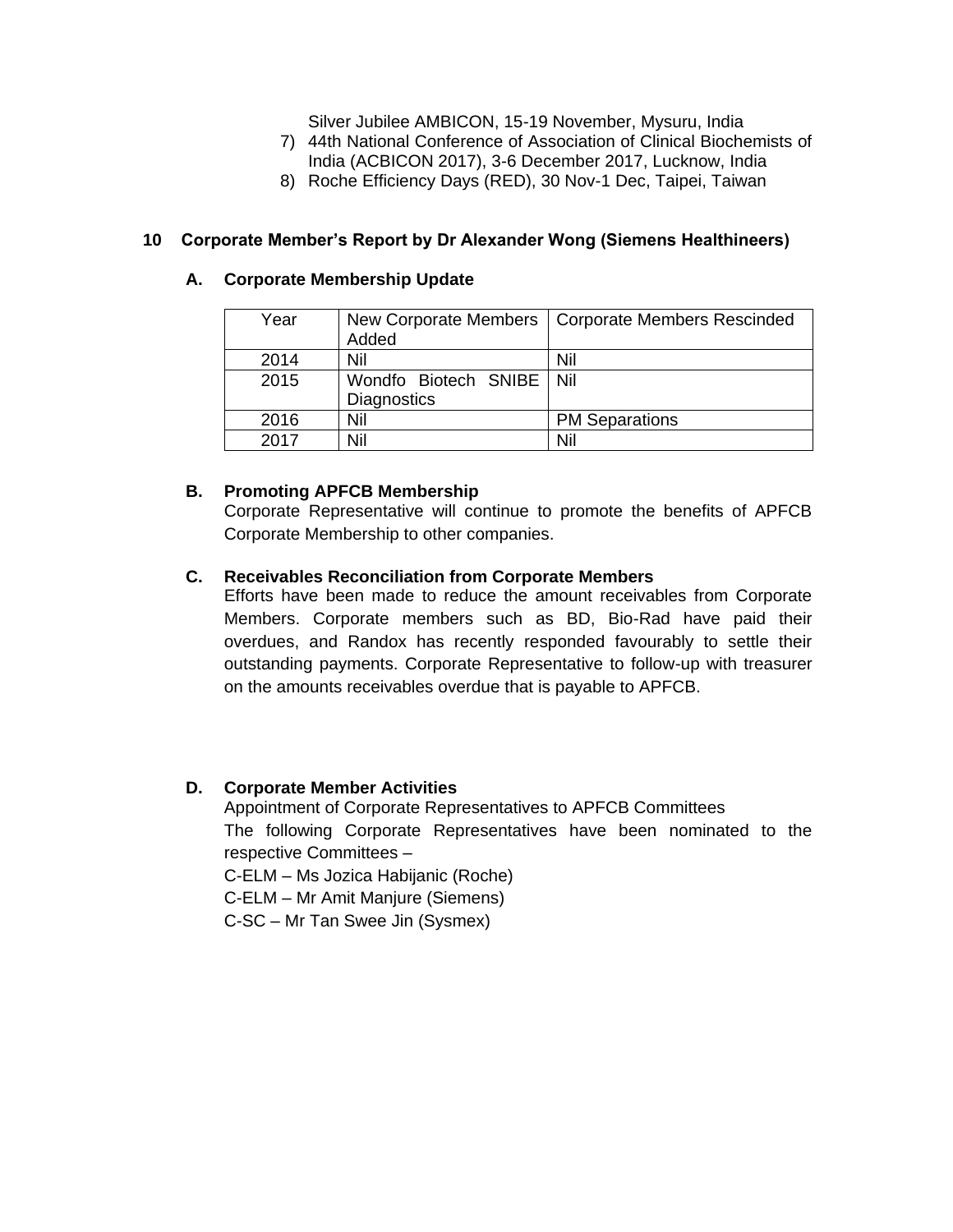## **E. APFCB-Corporate Memorandums & Agreements**

More Corporate Members are amenable to sign non-binding agreements with APFCB in order to better define the scope and activities for which each Corporate Member would like to collaborate with APFCB over a medium term. This is a very encouraging trend, and can be an effective mechanism to promote more to Corporate Members in order to facilitate closer collaboration.

APFCB-Abbott Event Partnership Agreement APFCB-Roche Collaboration Agreements APFCB-BD MOU on Pre-analytical APFCB-Siemens MOU on QC/Sigma training program (in discussions)

## **F. APFCB Auspices for Corporate Events**

Auspices were granted to 2 meetings held in the second-half of 2017. Both meetings were well-attended and post-event reports have been submitted to the APFCB for records.

2nd APFCB-SACB-Siemens Specialty Meeting, held in Singapore Roche Efficiency Days (RED) 2017, held in Taipei.

## **G. Launch of APFCB YouTube Channel**

Roche Diagnostics have offered support and assistance to launch an official APFCB YouTube Channel in order to manage our scientific online contents. The following members are tasked to work on the project, with a progress update expected on 26 Jan 2018 –

APFCB – Praveen Sharma, Alex Wong Roche – Jozica Habijanic, Shruti Bose

# **H. Update on APACMed Code of Ethics**

Corporate Representative highlighted the recent changes made to APACMed code, with effect from 1 Jan 2018. These changes will mainly affect Corporate Members who are under APACMed [\(http://www.apacmed.org/join/current-members/\)](http://www.apacmed.org/join/current-members/)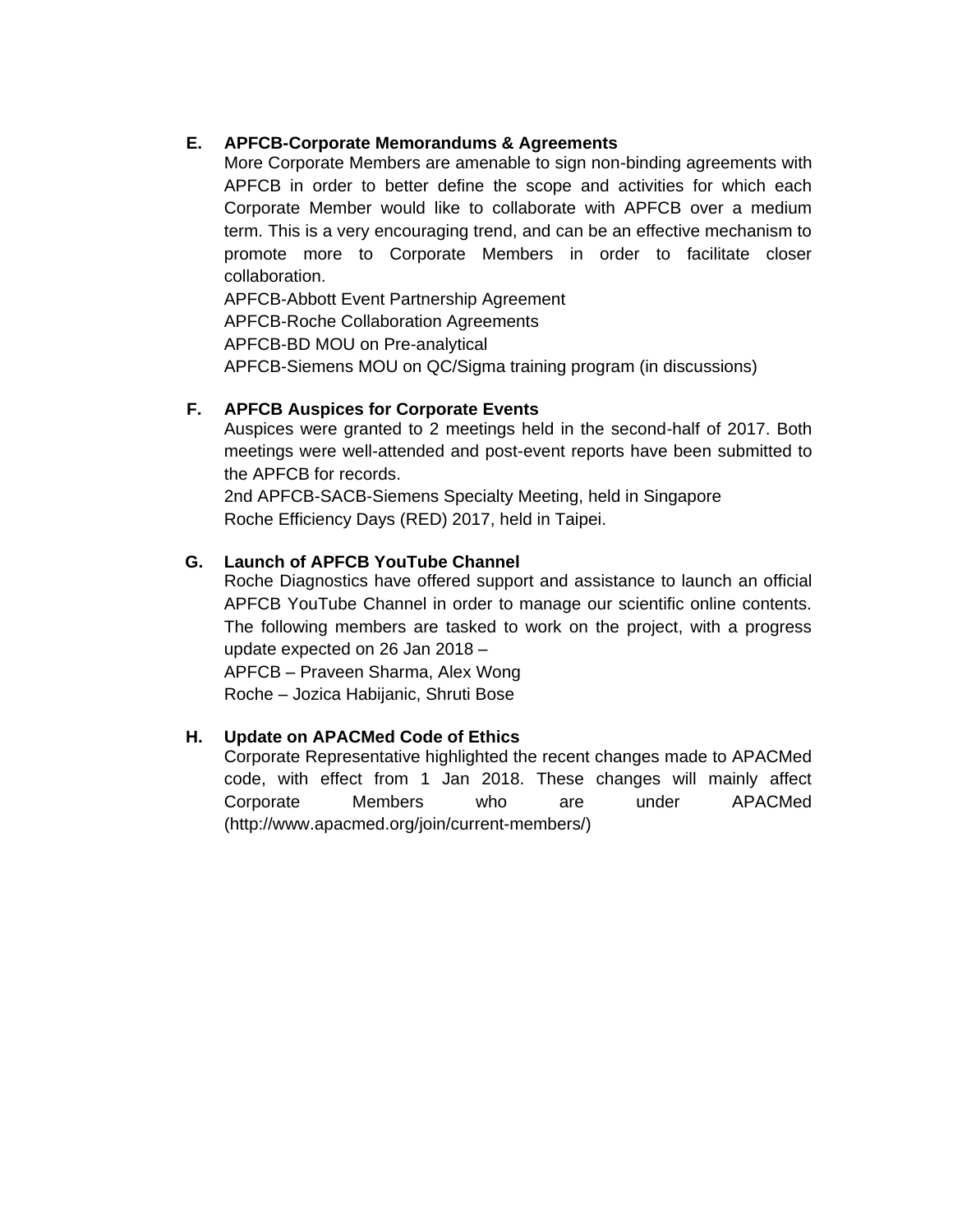APACMed Corporate Members will NOT be allowed to –

Invite HCPs directly as speakers or as participants for all future APFCB Congresses and Events, but will need to go through the Congress organizers for nominations, for which the Congress organizers will cover all travel arrangements and expenses.

These costs may be recovered through an educational grant that can be paid on an agreed lump sum or through reimbursement of receipts.

Corporate Members are still allowed to –

Propose speakers for 3rd party educational event if approached by event organizers but cannot influence their selection/decision, nor make any direct travel and logistical arrangements.

Invite Corporate employees to speak at 3rd party educational event where speaker's slot is offered as part of the sponsoring package.

Purchase satellite symposia\* (e.g. lunch symposia) packages and to determine the content of these satellite symposia including selection of speaker and payment of speaker's honorarium, travel, accommodation.

Free tickets obtained from event organizers as part of the educational grant can be offered to HCOs (but not to HCPs).

Organize their own Corporate Workshops/symposia independent of any other event organizers.

## **I. Corporate Members Briefing on APFCB Congress 2019, Jaipur**

A Corporate Members Briefing session was organized on 26 Jan 2018 in Singapore, to Congress Organizing Committee Chair Prof Praveen Sharma gave an update on the preparations for the APFCB Congress 2019 to Corporate Members. Corporate Members were impressed by the venue, facilities, and flight connectivity options.

## **J. 2nd APFCB-SACB-Siemens Specialty Meeting on Laboratory Excellence**

Date: 29 September 2017

Venue: Carlton Hotel, Singapore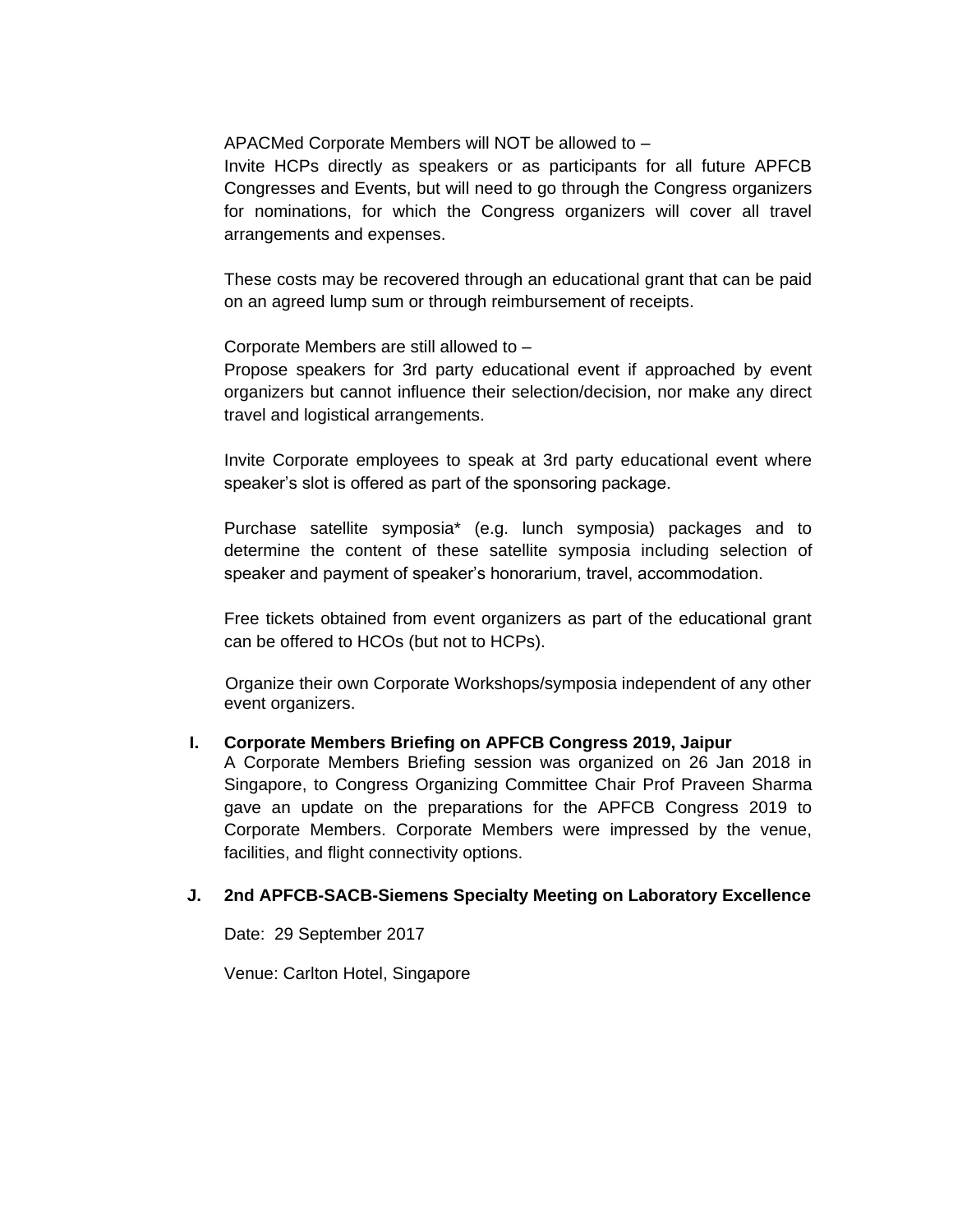APFCB, SACB, and Siemens continued their joint collaboration to organize the second series of Specialty Meetings in Singapore, with the topic on "Laboratory Excellence". The event saw a total of 202 participants from restructured hospitals, commercial laboratories, polyclinics, and clinical trial organizations across Singapore, as well as participants from neighbouring countries Malaysia and Indonesia. Consistent with the first series, the organizers capitalized on speakers from various organizations – Health Sciences Authority Singapore, as well as College of American Pathologists (CAP faculty, to share their valuable knowledge and experience to the audience.

One interesting aspect of the event was also the use of a real-time Q&A mobile app for better interactivity with the audience. Over 40 questions were posed by the participants across the 2 Q&A panels, and the faculty answered questions that had garnered the most up-votes. Participants thoroughly enjoyed the use of the digital media platform (Pigeon Hole Live) to liven up the Q&A sessions, as did the speakers themselves.



#### **11 Special Event**

Association of Medical Biochemists of India, 25TH Anniversary Silver Jubilee AMBICON, 15-19 November, Mysuru, India

Report of attendance by Endang Hoyaranda, Vice-President, APFCB

The AMBI annual conference 2017, which commemorates the Silver Jubilee of AMBI was chosen to be held in Mysore, Karnataka State, South India. AMBI was established in 1992, and was held in the beautiful facilities of the Lalitha Mahal Palace Hotel, which was built in 1921 during the Kingdom of Mysore.

The conference was attended by more than 200 participants, mainly Biomedical doctors from all over the country. Unfolding new facets of Medical Biochemistry: The bridging of Academia and Clinics, was chosen as the theme of the conference this year. This theme was well represented by the lectures addressed during the conference.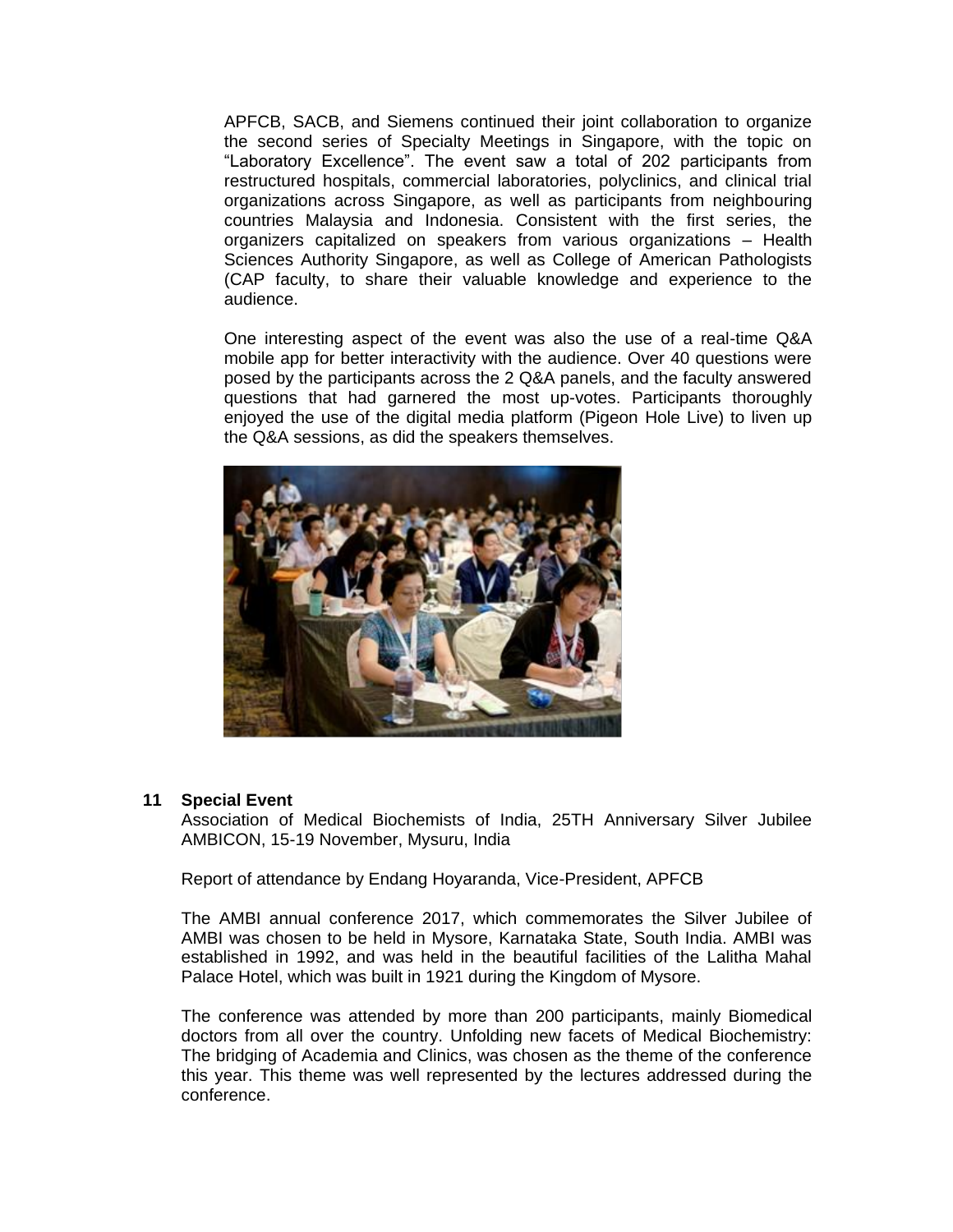A memento from APFCB congratulating AMBI for their Silver Jubilee, was presented to the President of AMBI, and an address from APFCB was delivered, as follows:

On behalf of the Asia-Pacific Federation for Clinical Biochemistry and Laboratory Medicine, I congratulate the Association of Medical Biochemists of India on this historical 25th anniversary.

The need for professional and scientific societies to be heard in public is increasing these days. This is especially important in the field of medicine, in this era of the P4 principles, where health is regarded not only as mitigating disease, but also preventing and predicting disease, personalizing of actions and participation of all stakeholders. It is the era of disruption, where changes are happening at a very high pace, where it may destroy when men are not aware of the consequences brought by changes. Professional and scientific societies are at a very strategic position to make the necessary changes, even to be in the disruptive process for the enhancement of healthcare.

It is therefore also very strategic and timely to have the theme for this year "Unfolding new facets of Medical Biochemistry: The bridging of Academia and Clinics" .

This anniversary will mark a very important milestone reached, and also creates an optimism to go for another silver jubilee to reach your golden jubilee. All members, especially you who have served to make AMBI become the best what it may possibly reach, will then look back and say that all of you must have done something good in your life, for your community, for the patients, for your country, and for mankind.

Congratulations from all of us at the APFCB board and committees, may you have a successful conference and a bright path ahead.

As invited speaker, I delivered a lecture in a symposium dedicated to Risk management in laboratory medicine, the topic of my lecture being Medical Laboratory Risk Management in Action. This topic covered risk management not only from the quality control/assessment point of view but also from other various aspects in the endeavor to obtain the highest patient safety as well as sustainability of the laboratory viewed from various other aspects. The first speaker of the symposium was Dr. Elizabeth Frank who presented the broad spectrum of risk management in laboratory medicine, the topic being: Risk Management & its Utility in Clinical Laboratory.

AMBI President, Shanti Naidu, and the whole board as well as other attendees, showed wonderful hospitality during the conference.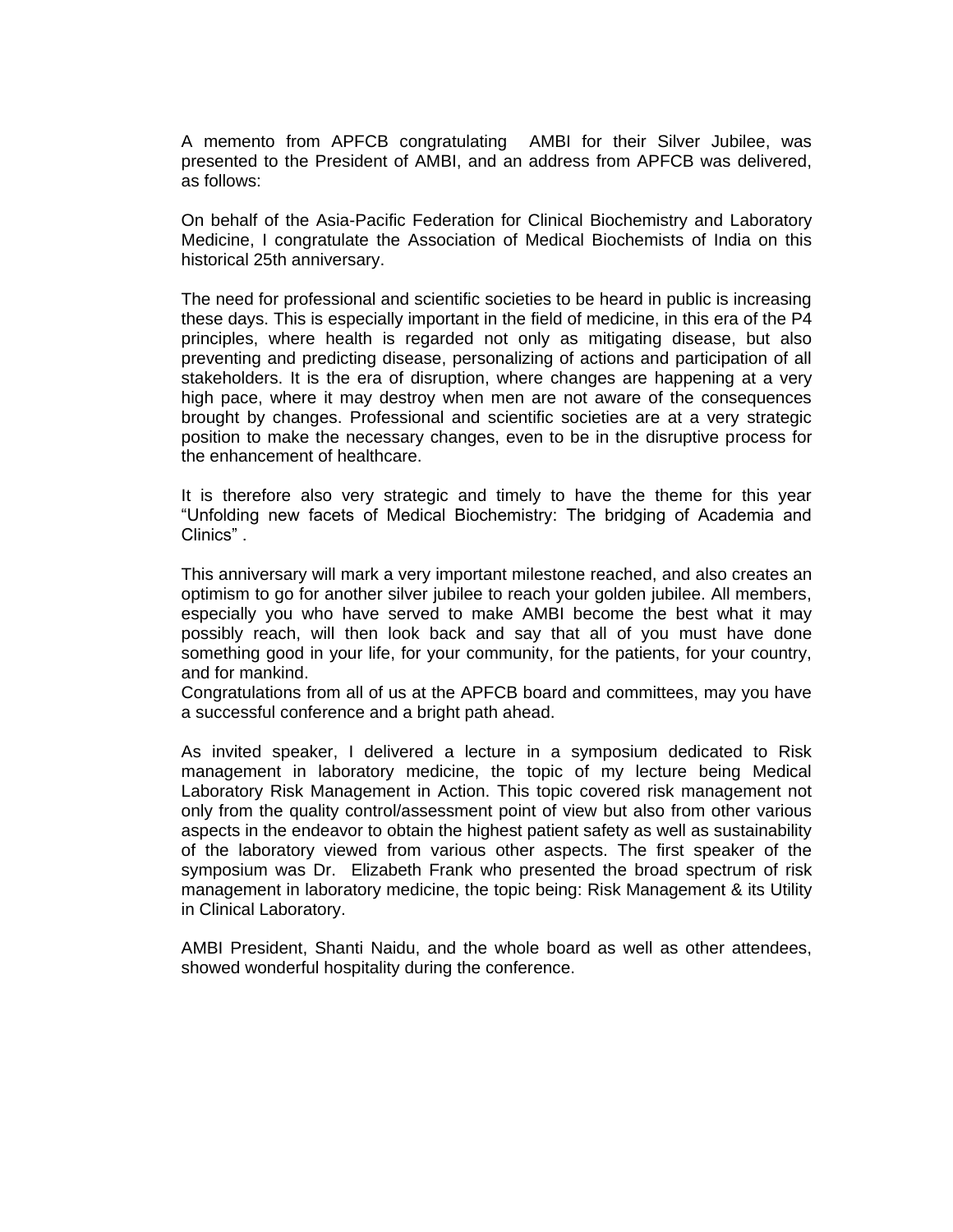

## **12 The 15th APFCB Congress 2019**

The 15th APFCB Congress 2019 is being hosted at Jaipur (India) in the winters of November 2019 under the dynamic leadership of Prof Praveen Sharma. The event is already having an active website hoisted and a mobile app since 2016. The congress committees have been finalised and registration shall be open shortly for the mega event. The corporate meeting for sponsorship is scheduled on 26th January 2018 followed by Executive board meeting at Singapore. The announcement of the congress is hoisted on the APFCB Website and is linked to its brochure, helping disseminate important information about this mega event.



**Laboratory Medicine-Innovation and Integration** 

15<sup>th</sup> Asia-Pacific Federation For Clinical Biochemistry and **Laboratory Medicine Congress** 

> 17th - 20th November, 2019 JECC, Jaipur, India